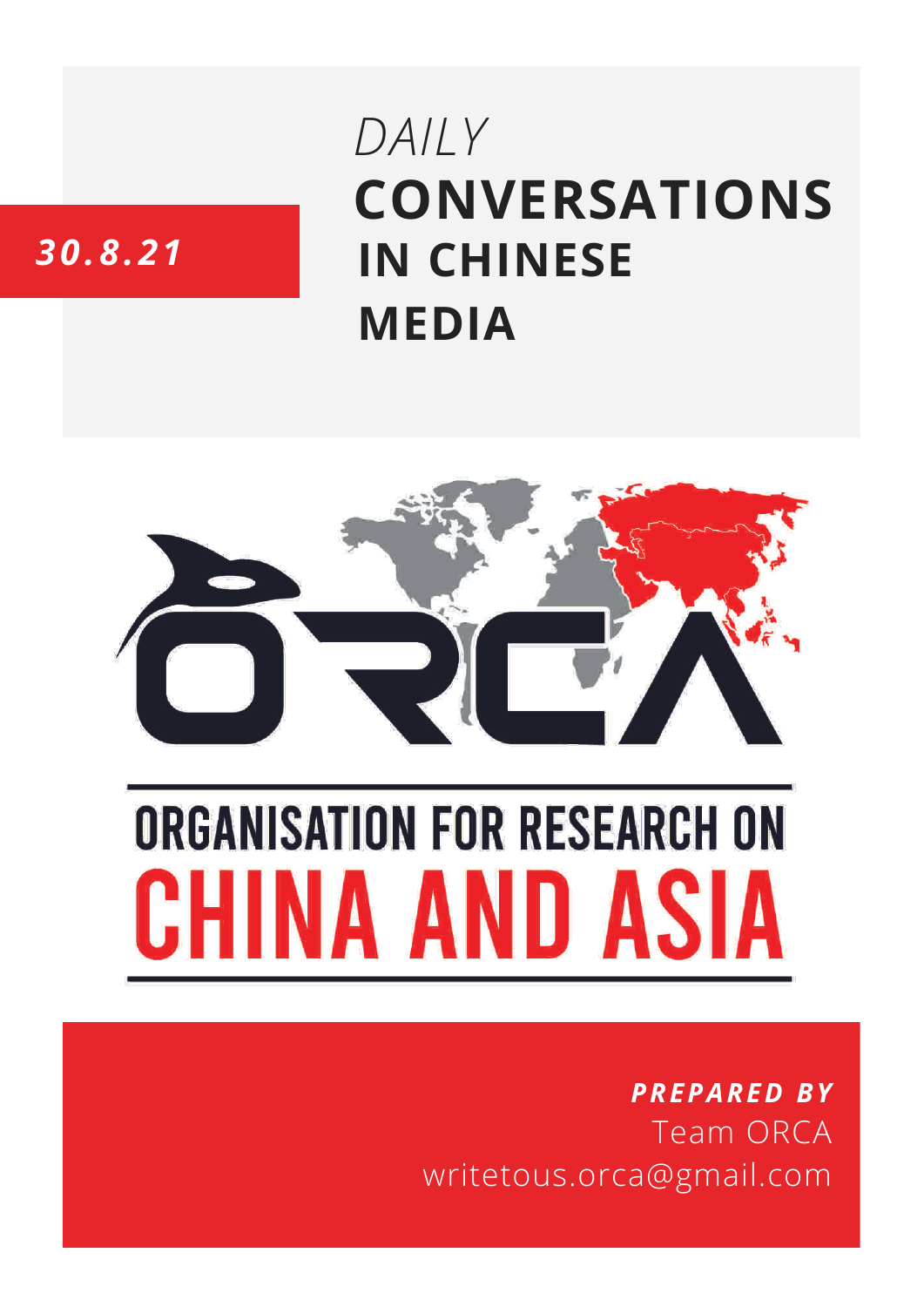#### **I. Social Media Chatter in China**

- **'Weibo supervisor' Ji Haoyang posts shed light on censorship debate:** His posts have [revealed](https://globalvoices.org/2021/09/02/chinese-netizens-identify-the-weibo-supervisor-system-as-a-source-of-arbitrary-censorship/) a system designed to encourage and reward censorship. In 2017, the Weibo community [management](https://www.scmp.com/news/china/politics/article/3146809/sino-weibo-sacks-censor-over-online-attack-bereaved-user) centre recruited 1,000 community members to report on harmful content. The team expanded to 2,000 in 2018. The Weibo user Ji Haoyang was one of these so-called supervisors.
- **Weibo supervisors provoke public anger for completing the "Report KPI"**: The official WeChat account of Sina Marketing, issued a statement stating that the accusation of Weibo supervisors in online articles did not conform to the facts, what the Weibo account of Ji Haoyang mentioned in the article is entirely his personal behavior and has nothing to do with the duties of the microblog supervisor, Weibo has strictly required all supervisors not to do anything unrelated to the duties of supervisors. This has trended on Weibo.

#### **II. News in China**

- Central Conference on Ethnic Affairs was [held](http://www.news.cn/english/2021-08/28/c_1310154568.htm) in Beijing on Friday and Saturday, was presided over by Li Keqiang, and attended by Li Zhanshu, Wang Huning, Zhao Leji and Han Zheng.
- The 18th meeting of the Standing [Committee](http://politics.people.com.cn/n1/2021/0830/c1024-32212681.html) of the 13th National Committee of the Chinese People's Political Consultative Conference opened in Beijing on the morning of the 30th to discuss and discuss politics on "building a higher level of safe China".
- People's Daily has carried a [piece](http://paper.people.com.cn/rmrb/html/2021-08/30/nw.D110000renmrb_20210830_1-01.htm) on high-quality development in Jiaxing City, Zhejiang Province. Over the past three years, some 17 investment projects worth 10 billion yuan have been set up in the city, covering areas like integrated circuits, new energy and new materials.
- Chinese State Councilor and Foreign Minister Wang Yi held a phone [conversation](http://www.news.cn/english/2021-08/30/c_1310156003.htm) with U.S. Secretary of State Antony Blinken exchanging views on the situation in Afghanistan and China-U.S. ties. The call focused on both parties calling on the power of the United Nations Security Council (UNSC) to build on "easing tensions instead of intensifying them, and contribute to a smooth transition of the situation in Afghanistan rather than a return to turmoil".
- Nokia [withdraws](https://whatchinareads.com/article.php?article_id=235140) from U.S.-backed 5G alliance Open RAN technology and "stands with Huawei".
- Minister of Public Security Zhao Kezhi met with North Korean Ambassador to China Lee Yongnan.